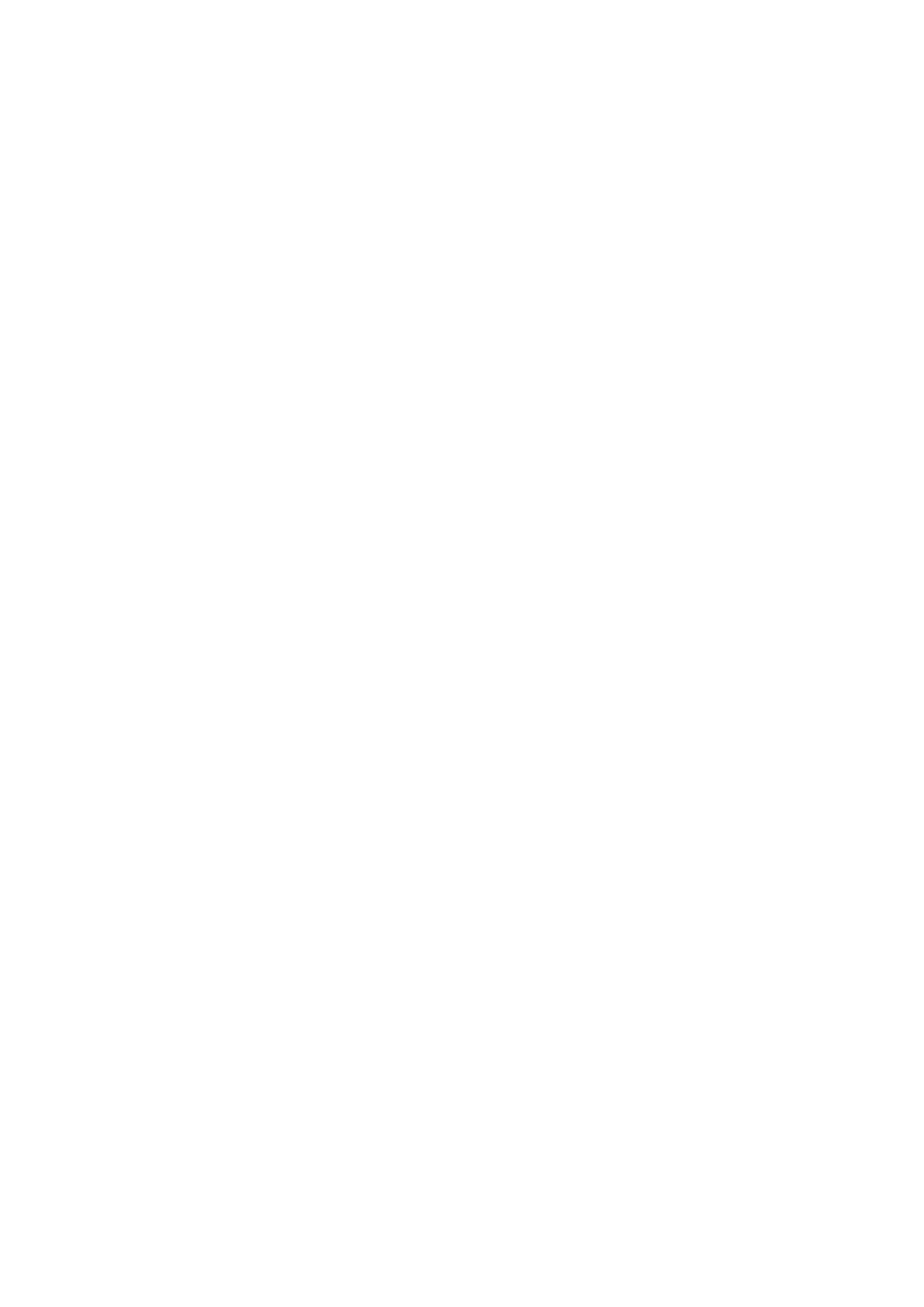

## **Chapter 20 Construction and Infrastructure**

Australia's construction and infrastructure market continues to grow. With the mining industry experiencing a slight recession in very recent years, both the Federal Government and the various state governments have shifted their focus to infrastructure. This has become evident with the most recent Federal Budget increasing investment in transport, defence and renewable energy.

The Federal Government has:

- cumulatively over the past four years committed to investing over A\$70 billion in transport through a combination of grant funding, loans and equity investments in transport infrastructure by 2020-21;
- committed to a twenty year defence industry plan which aims to secure the local defence manufacturing industry through initiatives including the A\$50 billion Future Submarine program and the A\$35 billion Future Frigate program;
- stated that it plans to invest over A\$6 billion on climate spending from 2018/19 to 2021/22, including investing in newer technologies through the Australian Renewable Energy Agency and providing debt and equity to support clean energy projects through the Clean Energy Finance Corporation; and
- committed to establishing a 10 year allocation fund which will deliver A\$75 billion in transport infrastructure funding and financing from 2017/18 to 2026/27.

State governments are also investing record amounts on infrastructure, with the New South Wales Government allocating A\$87 billion over the next four years to its infrastructure program (with A\$51.2 billion of this committed to public transport and roads projects) and the Victorian Government projecting it will spend A\$13.4 billion on infrastructure in the 2018/19 year alone.

These government investment initiatives are strong indicators of a continually developing construction and infrastructure market.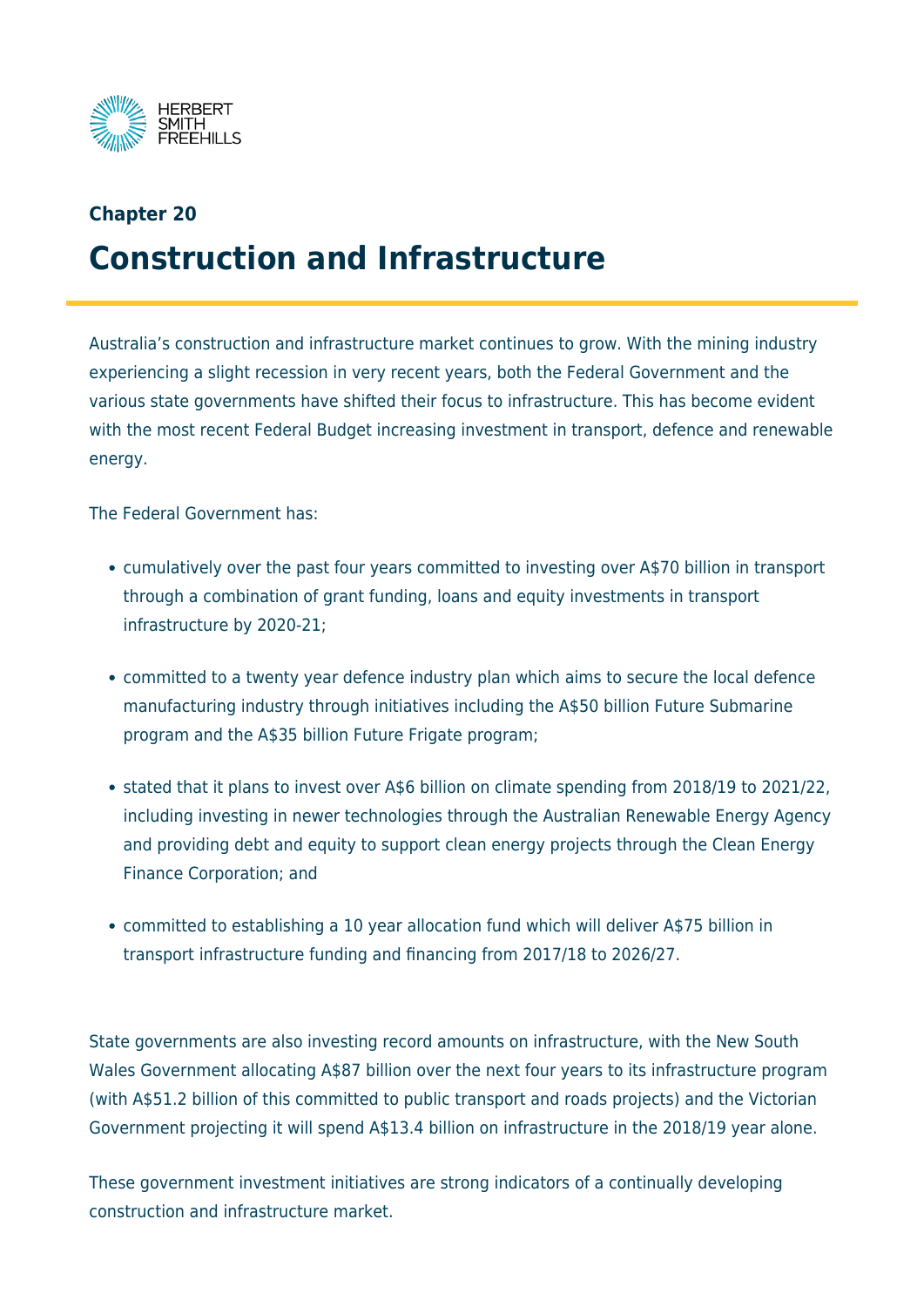Construction and Infrastructure in Australia is regulated by federal, state and territory legislation. Often case law also provides an overlay. The nature and source of the regulation in this area depends on the type of activity being regulated and the type of issues involved.

#### **Building law**

The Australian Government regulates matters including:

- the formation and management of corporations, pursuant to the Corporations Act 2001 (Cth) (see Chapters 2 'Corporate regulators', 3 'Business structures', and 5 'Acquisitions and disposals of business', of this publication for more detail);
- compliance by industry participants with workplace relations laws, pursuant to the Australian Building and Construction Commission and the Building Code established by the Building and Construction Industry (Improving Productivity) Act 2016 (Cth);
- the publication of national building regulations and standards, including the National Construction Code (which is published by the Australian Building Codes Board and is given legal effect by relevant legislation in each state and territory);
- the health and safety of industry participants and their employees, pursuant to the Work Health and Safety Act 2011 (Cth) (note that all states and territories except Western Australia and Victoria have adopted and implemented the federal legislation which came into effect on 1 January 2012);
- matters in relation to independent contractors pursuant to the Independent Contractors Act 2006 (Cth); and
- fair trading and consumer protection, pursuant to the Australian Consumer Law (see Chapter 15 of this publication, 'Consumer protection and product liability', for more detail).

The state and territory governments are responsible for regulating various matters including:

- general construction law pursuant to a variety of building legislation and standards, licensing and accreditation requirements in each state and territory;
- proportionate liability of wrongdoers pursuant to various state and territory wrongs legislation;
- supervision of the residential building industry; and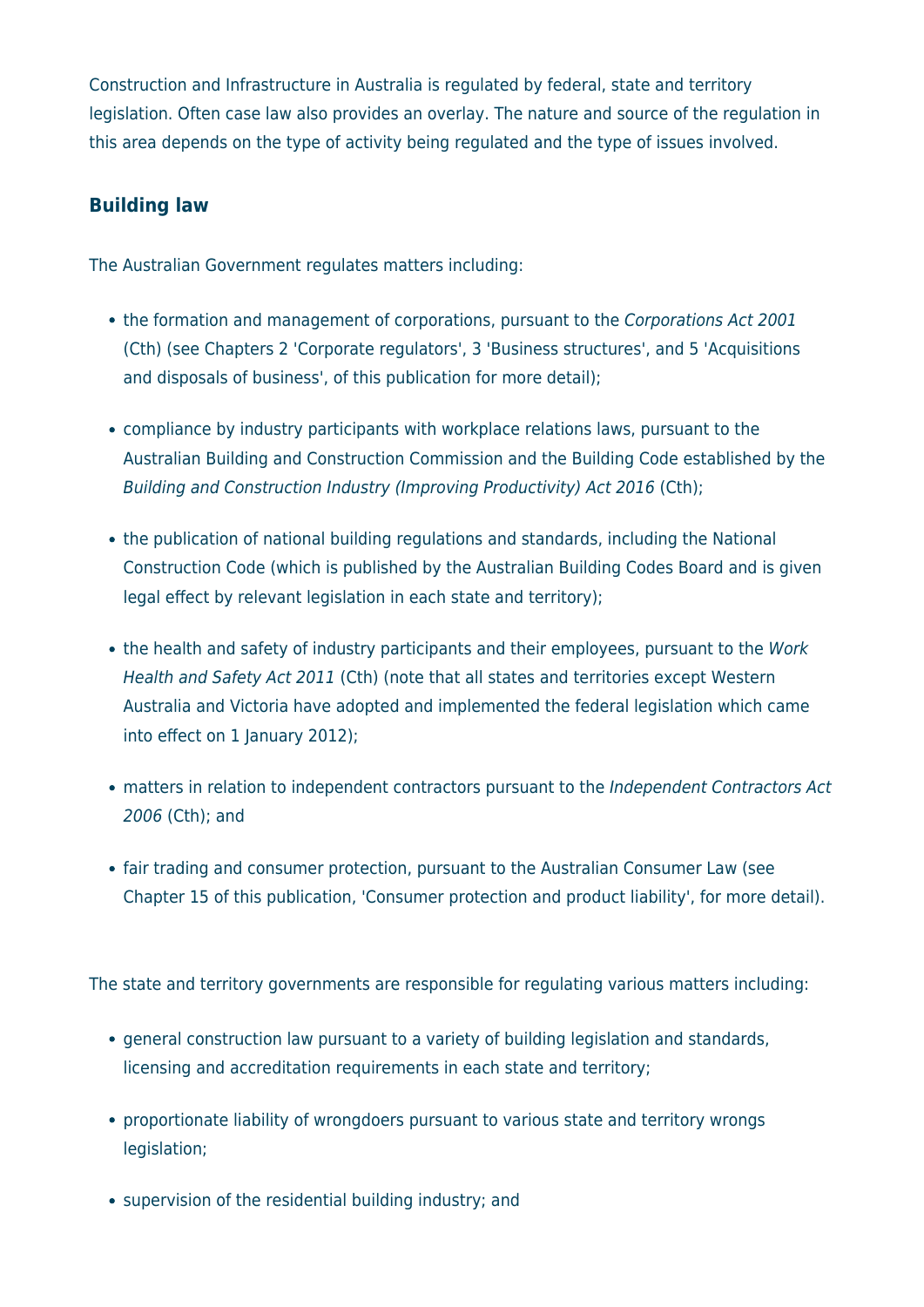• the approval of development applications, building works and the final approval of construction works pursuant to various legislation in each state and territory.

Certain state and territory jurisdictions in Australia also have designated 'major project' style infrastructure legislation which is designed to streamline the early stages of key infrastructure projects to facilitate the obtaining of required land and planning and environmental approvals. For instance, in Victoria, if a project is declared a transport project to which the Major Transport Projects Facilitation Act 2009 (Vic) will apply, then major state approvals can be obtained pursuant to that Act's streamlined processes, rather than a comprehensive impact statement or impact management plan being required.

Also, given the significant impact certain construction and infrastructure projects may have on the local environment and population in and around the project site, certain local government permits and approvals are generally required, and the conditions of these must be complied with. The conditions primarily relate to planning and environment laws (see Chapter 17 of this publication, 'Environmental and planning regulation'), but may also include functions delegated to the local government entity by the state.

Finally, most contractual relationships for construction work in Australia between developers, builders, contractors and subcontractors are governed by the relevant state and territory security of payment legislation (**SOP legislation**). SOP legislation aims to keep projects moving by using very prescriptive and fast payment regimes. It is often referred to as a 'pay now, argue later' type payment system. SOP legislation is strict and if not complied with can have legal and commercial implications on projects. One difficulty of the SOP legislation is that it varies in each state and territory within Australia. Currently, the construction industry is looking into the feasibility of adopting a national security of payment system but until the legislation is harmonised, parties to a construction contract should be wary of the often subtle but crucial differences in the SOP legislation across Australia.

#### **Nature of construction and infrastructure industry in Australia**

The Australian construction and infrastructure industry is characterised by:

- a mix of privately funded and publicly (federal and state) funded projects;
- a high percentage of public procurement of key infrastructure occurring through 'public private partnership' programs where private sector consortia bid for and then finance, deliver, operate and hand back infrastructure, while a number of projects are still delivered by 'direct government procurement';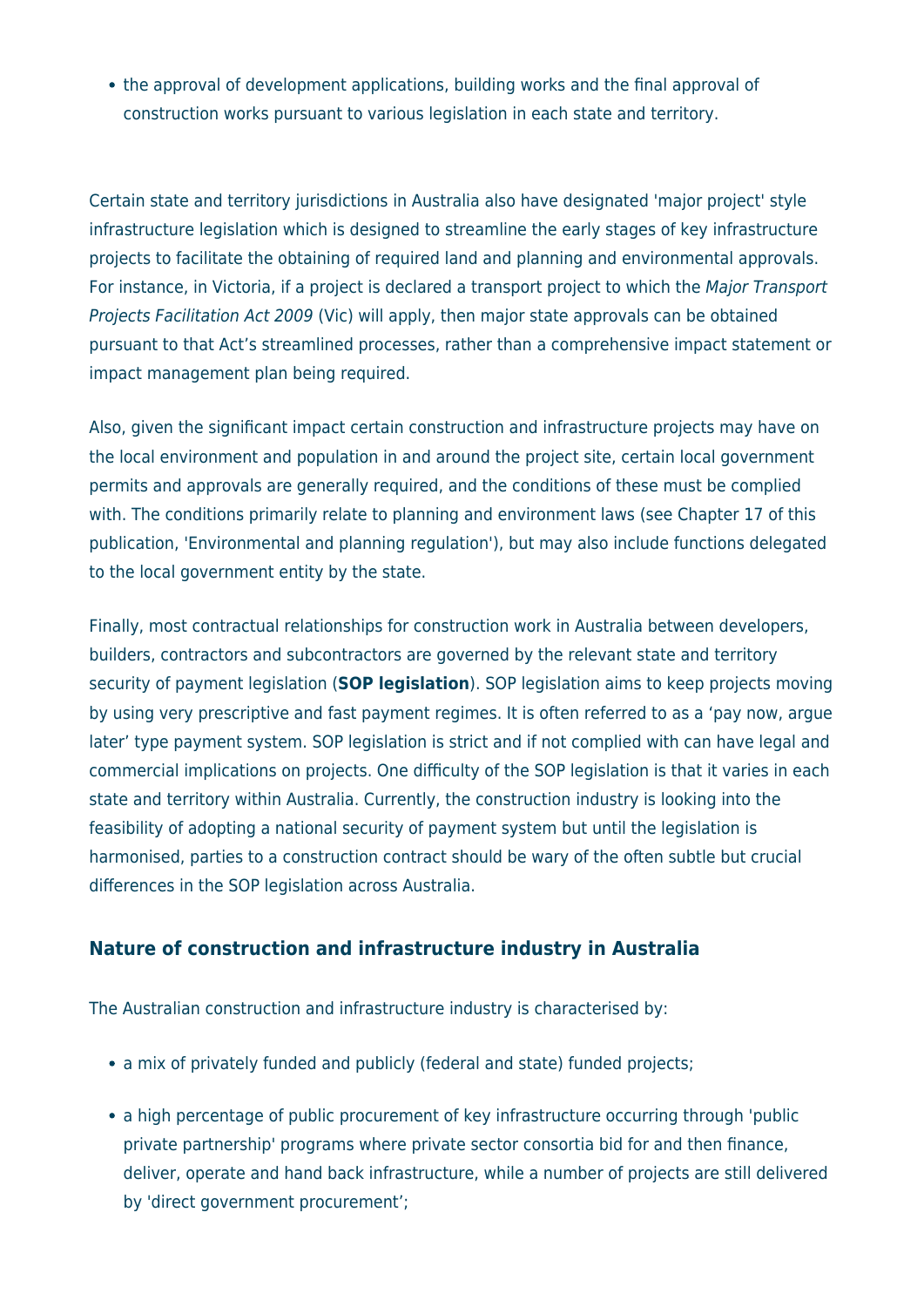- a concentration of a few very large construction companies, including CIMIC/CPB, Thiess, John Holland and Lendlease, together with a number of other large but slightly more specialised contractors, including Laing O'Rourke, McMahon, Downer, Clough, Multiplex, Transfield and Grocon; there are also a number of international builders and infrastructure providers with operations here, including Bechtel, PCL, Acciona, Bouygues, Siemens, Dragados, Ferrovial and Samsung;
- a heavily unionised workforce, both in construction and operations, requiring employers and principals to have clear and well-thought-out industrial relations strategies; and
- several dominant subject sectors, including:
	- mining and resources (including related mines, rail links, ports and other facilities such as LNG terminals)—for more detail see Chapter 19 of this publication, 'Natural Resources';
	- $\circ$  energy (including generation, transmission and distribution);
	- roads and transport;
	- social infrastructure (such as schools, hospitals and housing);
	- property development; and
	- $\circ$  entertainment.

each with their own considerations and market norms, industry drivers and key players.

Other characteristics of the Australian construction and infrastructure industry which may differ from what foreign infrastructure players are used to elsewhere are:

- a relatively high level of environmental and planning compliance obligations, including in relation to heritage and native title (see section 19.4 in Chapter 19 of this publication, 'Natural Resources', for more detail);
- a relatively stable government decision-making environment with low sovereign risk;
- certain foreign investment restrictions (see section 2.5 in Chapter 2 'Corporate Regulators' and section 19.6 in Chapter 19 'Natural Resources' of this publication for more detail);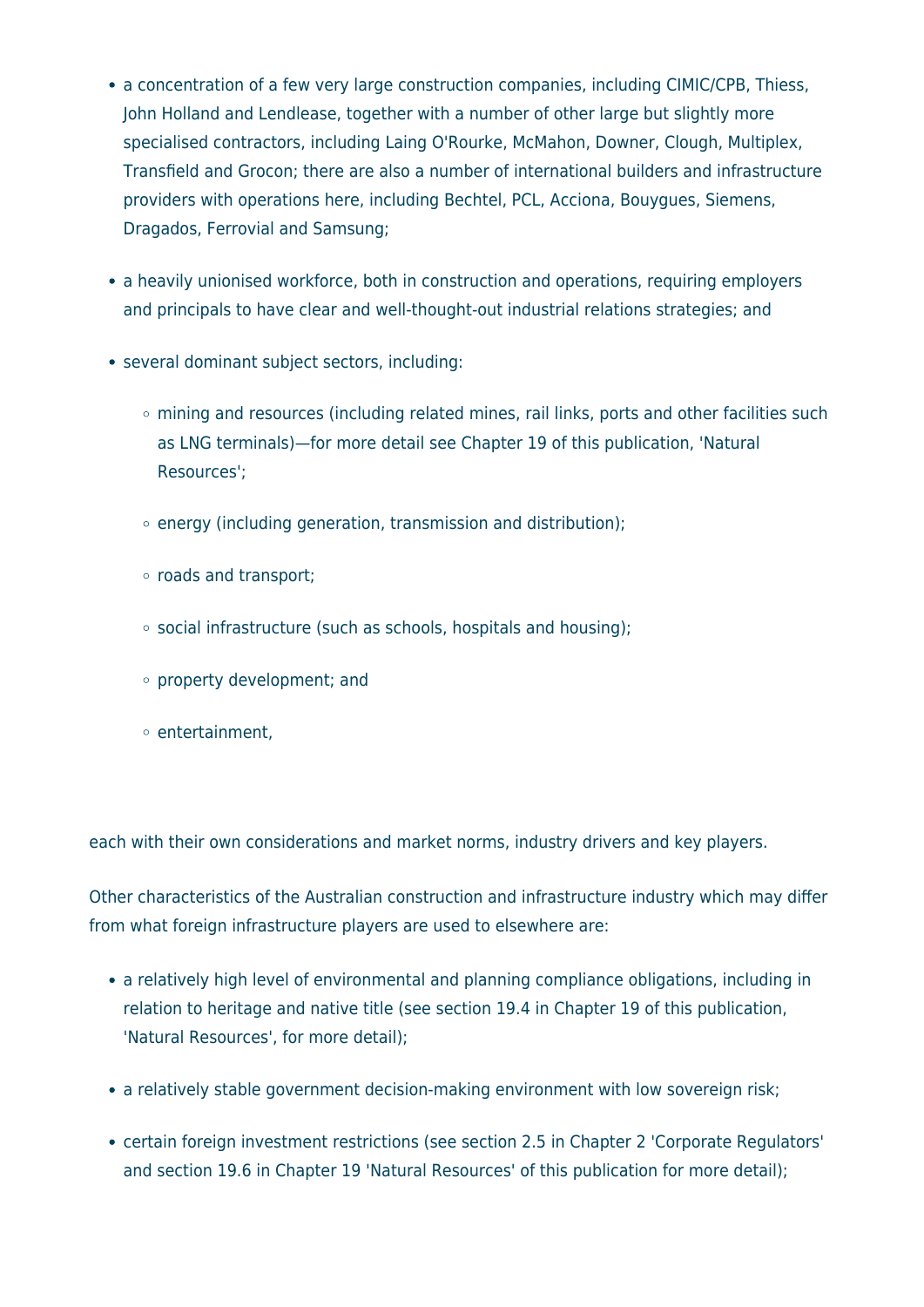- more strict enforcement of contractual rights and obligations than in some jurisdictions; however, punitive damages are rarely awarded (and are relatively small if awarded); and
- the ability of the principal to appoint the contractor as 'principal contractor' to ensure a single, non-delegable point of responsibility for compliance with workplace, health and safety laws.

#### **Unsolicited proposals**

Unsolicited proposals are being increasingly utilised by the private sector and governments to drive innovation and accelerate the delivery of infrastructure projects. An unsolicited (or market-led) proposal is a proposal initiated by the private sector to build or finance an infrastructure project, without a formal request or tender from the government.

Governments generally welcome and encourage unsolicited proposals, where they create unique opportunities to provide important infrastructure to the community. However, given that unsolicited proposals operate outside the standard competitive processes, each state and territory has developed robust guidelines to ensure transparency and fairness. Pursuant to these guidelines, it is of primary importance that the proposal demonstrates unique advantages and will result in positive outcomes for the community.

Government guidelines impose additional criteria, including that the proposal:

- aligns with government policy;
- is feasible and capable of delivery; and
- represents value for money.

#### **Building contracts and remedies**

Construction and infrastructure projects in Australia invariably involve many parties—government, equity funders, debt funders, designers, builders, operators, subcontractors and users, among others. In the common law tradition, relations between all of these parties are almost always regulated by contract. Usually such contracts are reduced to writing. Provided certain formalities are satisfied, the parties' agreement in such contracts is binding on them and their counterparties and is enforceable through the courts.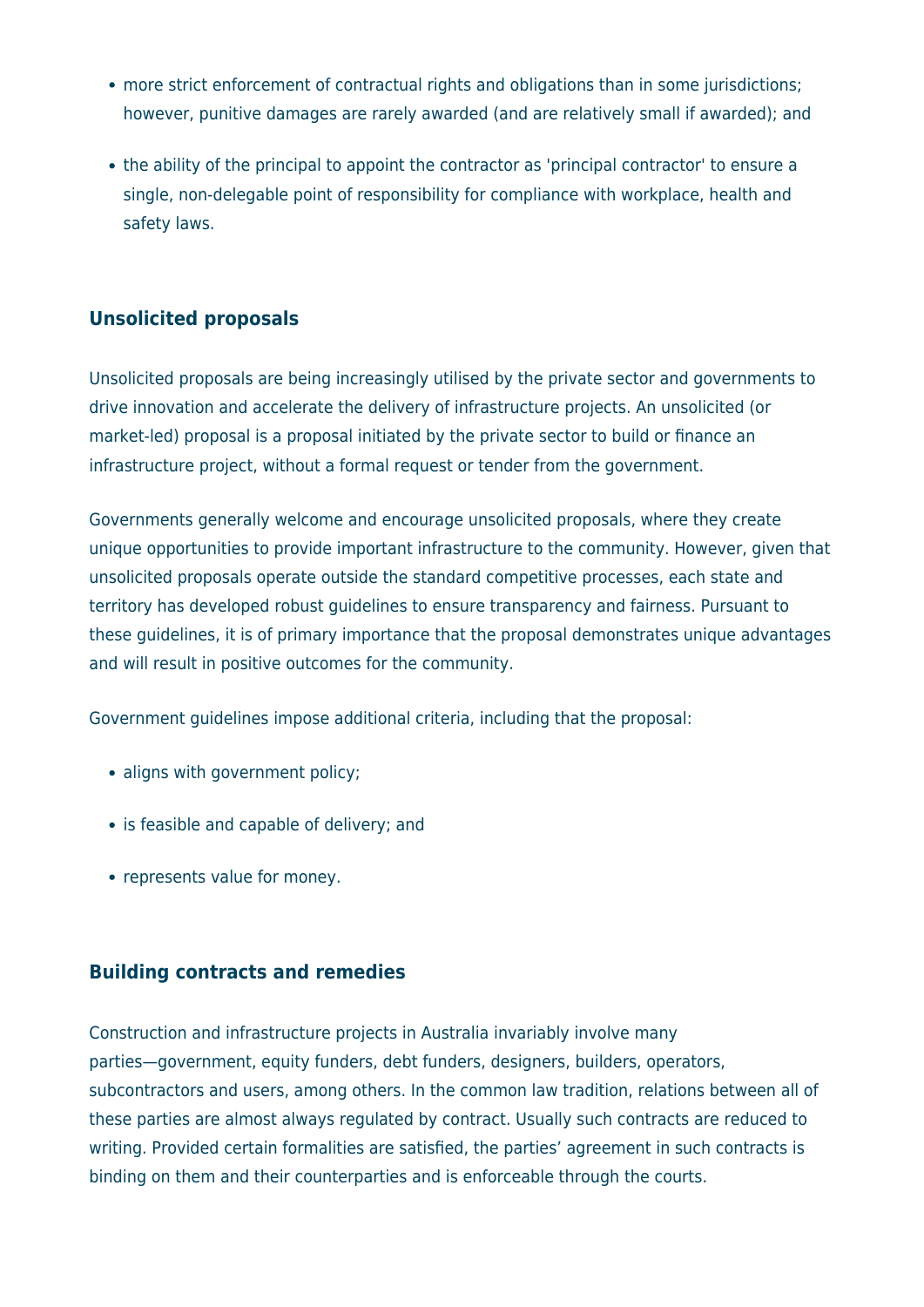Building contracts in Australia vary in many ways; however, a key manner in which they differ is the level of risk and control which is passed to the contractor. The agreements vary, ranging from fixed time and cost, lump sum, design and construct, engineer, procure and construct turnkey contracts, through to cost-plus, contract management and contractual alliances. Moreover, principals may have one contract with a contractor who then subcontracts out the work (with the contractor bearing integration, coordination and interface risk), or the principal may retain integration, coordination and interface risk by contracting out various portions of work to a number of contractors.

Key issues which frequently occupy significant time and effort when negotiating building contracts in Australia (and which are more likely to lead to dispute) include:

- responsibility for site conditions;
- responsibility for planning consent;
- circumstances entitling variations;
- circumstances entitling time and cost relief;
- level of contract price, performance security and liquidated damages;
- completion requirements;
- the principal's ability to complete works warranties, including a fitness for purpose warranty;
- indemnities and insurance;
- any liability exclusions and limitations; and
- consequences of and circumstances entitling termination.

Building and related contracts will frequently include the requirements of other project stakeholders (even though those stakeholders are not parties to the building contract), such as banks, government or offtakers (such as the party to whom a power station's electricity is contracted to). These requirements must also be complied with by the parties.

The most common contractual remedies pursued by parties in Australia are:

**Termination**—this enables a wronged party to regard the contract as at an end (for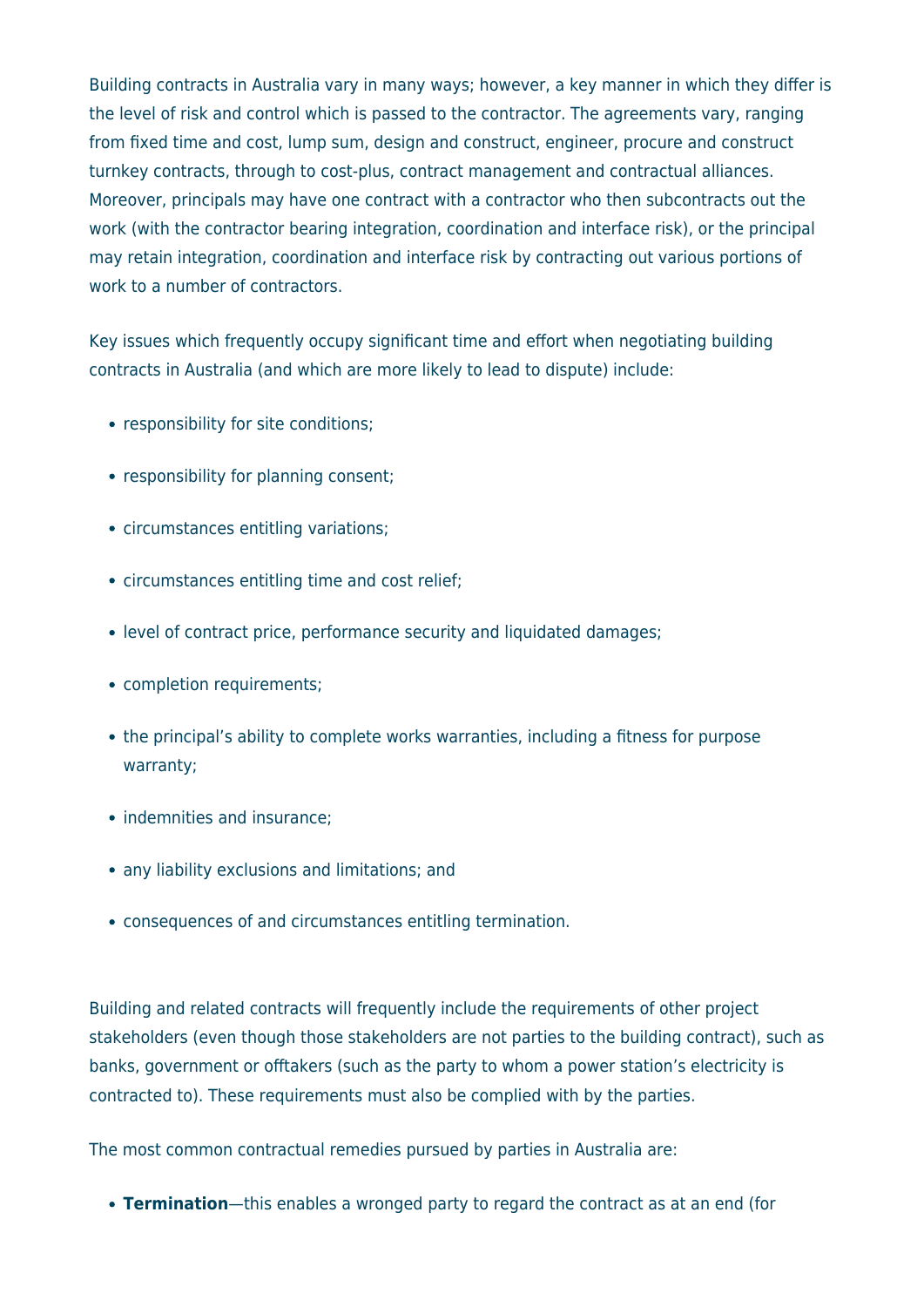example, where the principal has not provided the contractor access to the site within a maximum prescribed period). Termination may be used in conjunction with other remedies. In 2018 the Federal Government introduced an ipso facto regime through the Treasury Laws Amendment (2017 Enterprise Incentives No. 2) Act 2017 (Cth), which restricts a party from exercising any contractual right (including to terminate a contract) solely on the basis that its counterparty has entered into certain types of restructuring or insolvency procedure (see discussion in Chapter 9 of this publication, 'Restructuring and insolvency' for more detail). This new regime applies to the majority of construction contracts entered into on or after 1 July 2018 (but note that there are a number of contract types excluded from this regime, including certain arrangements that involve a special purpose vehicle in a public-private partnership).

- **Damages**—the general principle behind contractual damages in Australia is to as closely as possible restore the wronged party to the position it would have been in pursuant to the contract had it not been wronged, provided that the wronged party has not also breached the relevant contract and that other formal requirements are satisfied.
- **Specific performance**—this also aims to restore the wronged party to the position it would have been in pursuant to the contract had it not been wronged by requiring the breaching party to perform its contractual obligation (for example, supply a transformer or complete construction of a building), and is typically used where damages are regarded as an inadequate remedy.
- **Injunctions**—this is used to restrain a party from carrying out a certain act where that act is or may be prohibited by contract.

Contractual remedies are further supplemented in Australia by:

- **equitable remedies**, which include specific performance and injunctions (although different to those under contract) and rescission, rectification, estoppel and constructive trusts;
- **tortious remedies**, such as damages, specific performance and injunctions (although again different to those under contract and at equity) for torts such as negligence and nuisance; and
- **statutory remedies**, such as those under the Australian Consumer Law for misleading and deceptive conduct or fines and penalties under other statutes.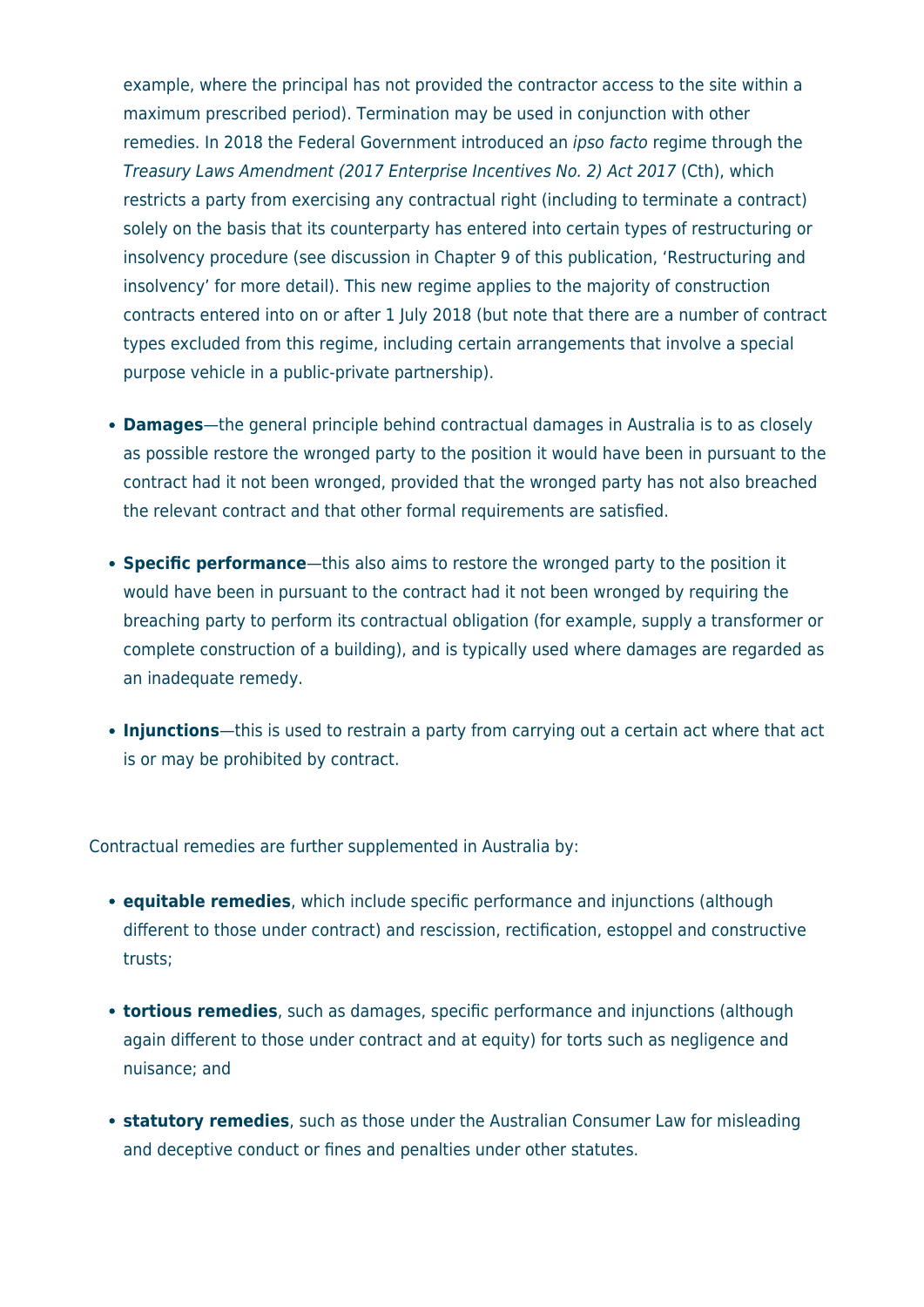Contractual counterparties are entitled to liquidate their losses by contract in Australia, provided that such liquidated losses are a genuine pre-estimate of the loss which will be suffered by a party if the given circumstance occurred, and that such losses are not penal in nature and therefore unenforceable. Delay and performance liquidated damages are typically provided for in construction contracts in Australia.

#### **Standard contracts**

Standardised contracts are often (although not always) used in construction and infrastructure contracting in Australia. The principal and contractor agree at the outset of negotiations which (if any) form of standardised contract will be used as a basis for negotiations, and then agree on departures from that standard form to tailor the contract to the specific risks of the project, parties and risk allocation sought for the project. Large contractors or large procurers of construction or engineering services may also have their own corporate 'preferred/standard' form contracts.

Standardised contracts are rarely used unamended.

Standardised construction contracts used in Australia include those published by two organisations:

- the International Federation of Consulting Engineers (**FIDIC**); its contracts include designbuild and turnkey (orange book) and plant and design-build (gold book) contracts, typically used on projects involving a number of international parties; and
- Australian Standards; its agreements include AS 2124-1992 and AS 4000-1997 General conditions of contract and AS 4300-1995 General conditions of contract for design and construct.

Standardised contracts are used by parties as a common and familiar starting point for contractual negotiations, and to enable the terms of subsequent agreement to be communicated in a common and familiar form to other stakeholders, such as banks and subcontractors. Sophisticated participants in the Australian contracting market (both on the principal side and the contractor side) have developed sets of 'standard' amendments which they seek to include in the various key 'standard' contracts to speed up efficient and reliable contracting outcomes.

These standardised contracts are the intellectual property of their publishers. Hence, when parties wish to use these standardised contracts they must pay the relevant royalty to the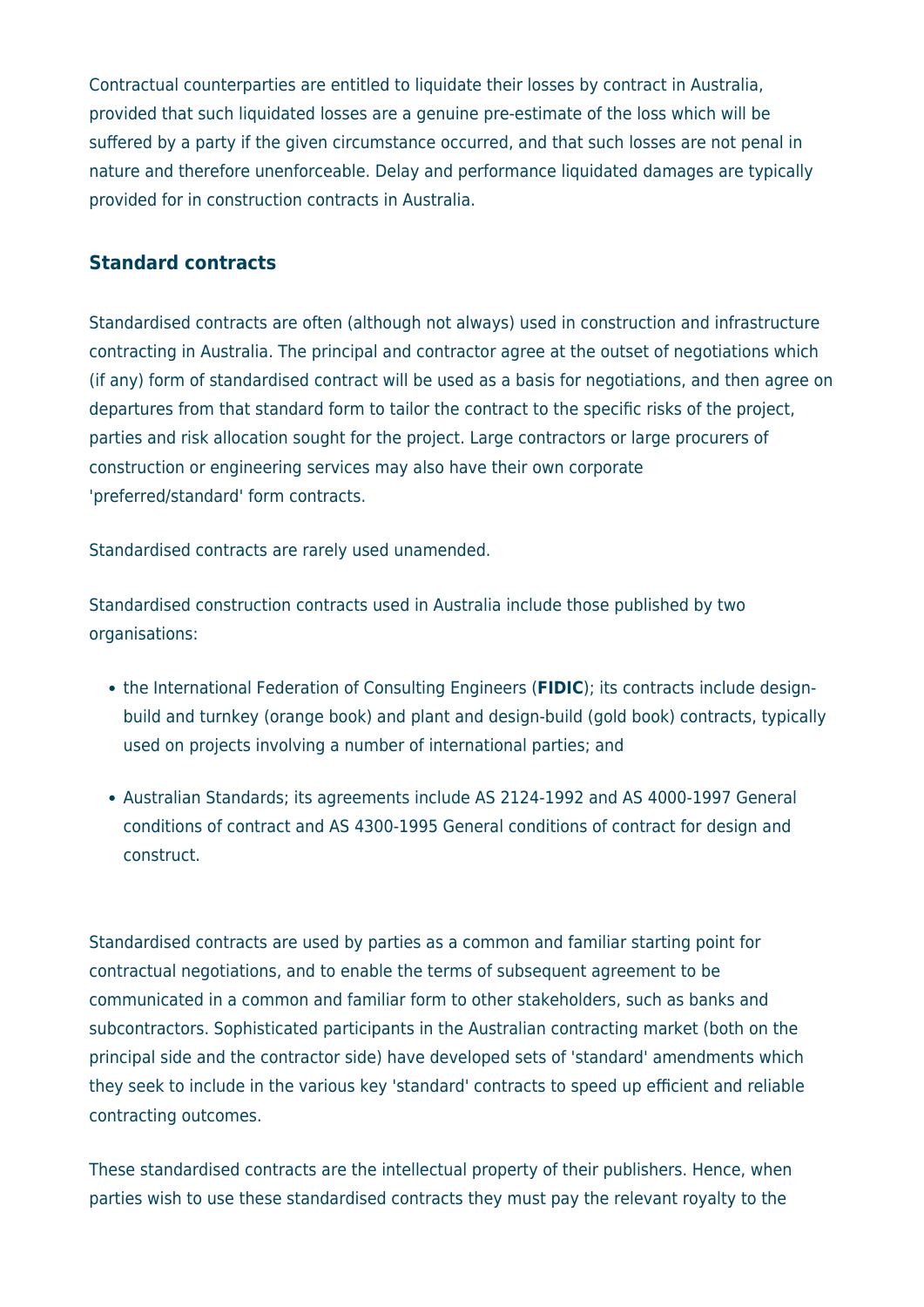publisher or ensure they have in place an adequate licensing arrangement for the relevant standard.

#### **Project dispute resolution**

Construction and infrastructure contracts in Australia frequently provide a prescribed method of dispute resolution. This generally involves one or several rounds of senior executive negotiation over required minimum time periods, followed by either binding arbitration, litigation or expert determination.

Binding arbitration remains a popular method of dispute resolution, particularly for projects with an international component or party. The seat of arbitration may be in Australia, but is frequently specified to be in an international arbitration centre, such as Singapore, Hong Kong or London. The decision, by some parties, to choose binding arbitration over court proceedings is often driven by the comparative ease with which arbitral awards can often be enforced overseas.

However, it is also common for participants in large Australian infrastructure projects to choose to have contract disputes ultimately decided by courts (whether Australian or otherwise) rather than arbitrators. This is because court dispute processes are often no longer or no more expensive (and are in some cases shorter and cheaper) than arbitration processes, with parties enjoying certainty of process and the ability of courts to make binding orders on related parties, such as to require disclosure of certain documents by non-parties.

It is also fairly common in Australia for parties to adopt binding expert determination in order to resolve certain types of disputes, often of a technical nature, in a relatively short timeframe.

Given the variety of dispute resolution options used on projects in Australia, it is important for parties to carefully consider the advantages and disadvantages of each form of dispute resolution, in relation to their particular contractual circumstances and priorities, at the time of contracting.

See Chapter 23 of this publication, 'Dispute Resolution', for more detail on dispute resolution.

Last updated: 01/03/2019

## **Key contacts**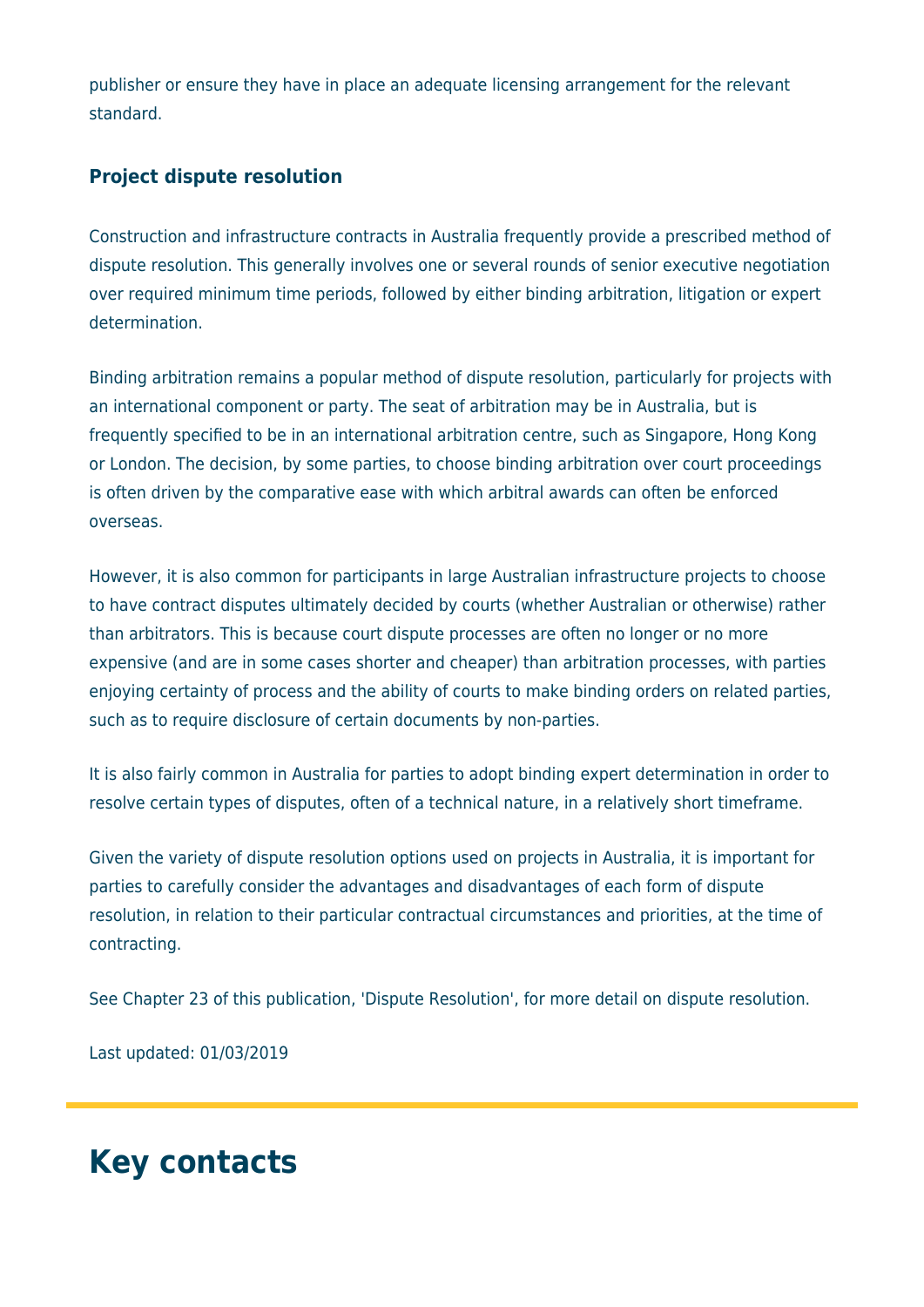

Jim Theodore Partner +61 3 9288 1420 Melbourne [jim.theodore@hsf.com](mailto:jim.theodore@hsf.com)



Toby Anderson Partner +61 2 9225 5684 Sydney [toby.anderson@hsf.com](mailto:toby.anderson@hsf.com)



Peter G Butler Managing Partner, Brisbane +61 7 3258 6521 Brisbane [peter.g.butler@hsf.com](mailto:peter.g.butler@hsf.com)



Geoffrey Hansen Partner +61 3 9288 1892 Melbourne [geoffrey.hansen@hsf.com](mailto:geoffrey.hansen@hsf.com)



Jason Ricketts Global Head of Practice FREP +61 8 9211 7230 Perth [jason.ricketts@hsf.com](mailto:jason.ricketts@hsf.com)



Dan Dragovic Partner +61 8 9211 7600 Perth [dan.dragovic@hsf.com](mailto:dan.dragovic@hsf.com)